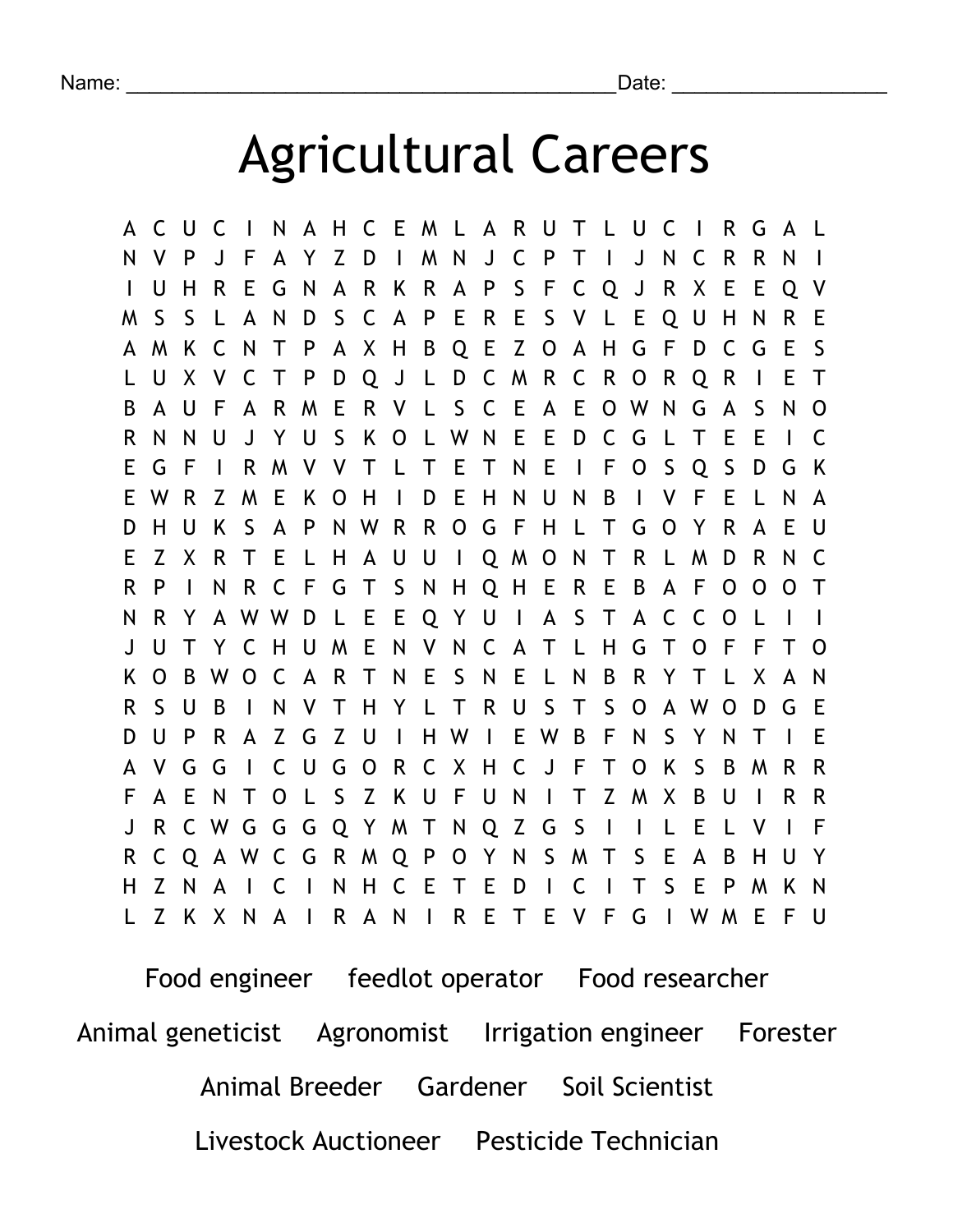Greenhouse Manager Floral Designer Agricultural Mechanic Veterinarian Park Ranger Farmer Landscaper Agriculture Teacher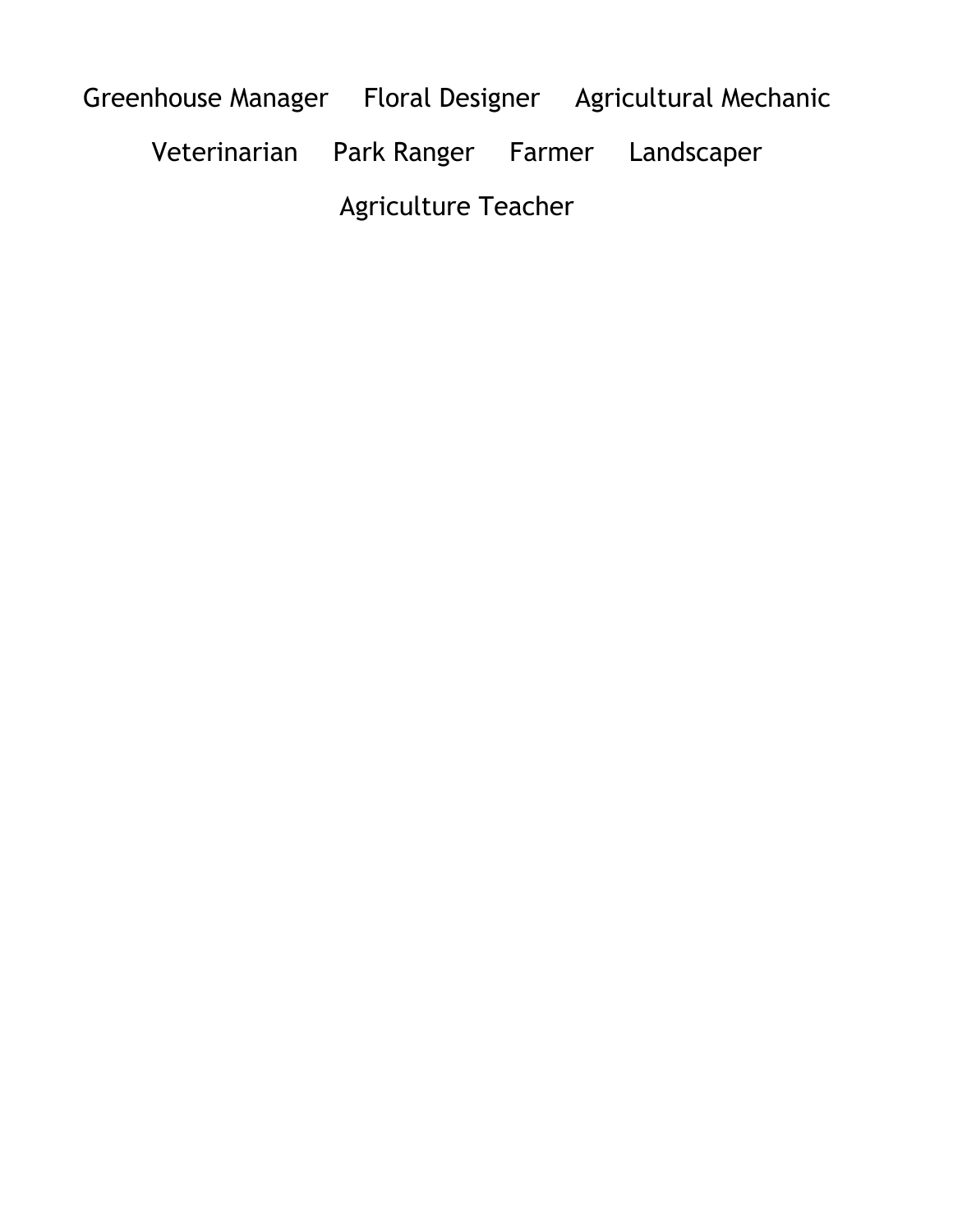## Law Enforcement Career

Z C O E U M Q V E R E E R A C F O N W B C Y O I E O G G D Q N X V C G I H U Z H V G Z W W C F B G M C U A X A R R Y R S B R S M K M O J E Z F I E M J R U X E E E A J P R O T E C T Y X B Y I W L U J Z Q B M S S D A R X Q O F S T B T O C C U L N K U S M M P H R G X U Q Q Y K A S W I R E T O I X Y I C H O Y M E D A C A G L T J O D F R D C C C G P H Q N H I U F C P K Y J M I C A U R N N A Y T Y I A D L O W X J P H N K A E J R G P B J T I A R L N B X J K R P C O P U B L I C J I E L E C S A D E A H D S Y P H D K H Z I D X Q T M H V P E I R O R J O T E S T I F Y D T R X R N C K W O R Q E P T F Q O L A I Z H O T Q U O I E E B R L K S N B R H W O U A O B I B R Y L X O G O G K I Z R G U A N C O M P L A I N T S E X E N G D L C Z P S S I N Q D K L X Q H X I P S A S O S L X E U Q U O N J X M R O F I N U C N K S M I C T N Y I G R E I C L F W C V N E R A C F D R T I U L H J O A W N A S T D T V Q Q Q I T K G A A T Q S X N L D E G N V Z H S T G R D V U D Q E T O I Y S X Z T X H I T R U O C A D V L A W S R I C C Q U W V W C X N K E M E R G E N C Y R R I C R T D P D E F S A E S P X K M O U W N O P P F B A Y R A T I L I M R Z L L E M Z O O A G K L A H N

Academy Children Complaints Uniform Radio Narcotics Communicate Subpoena Citation Testify Respond Public Court Laws Rules Military Taser Firearms Emergency Canine Squad Officer Police Career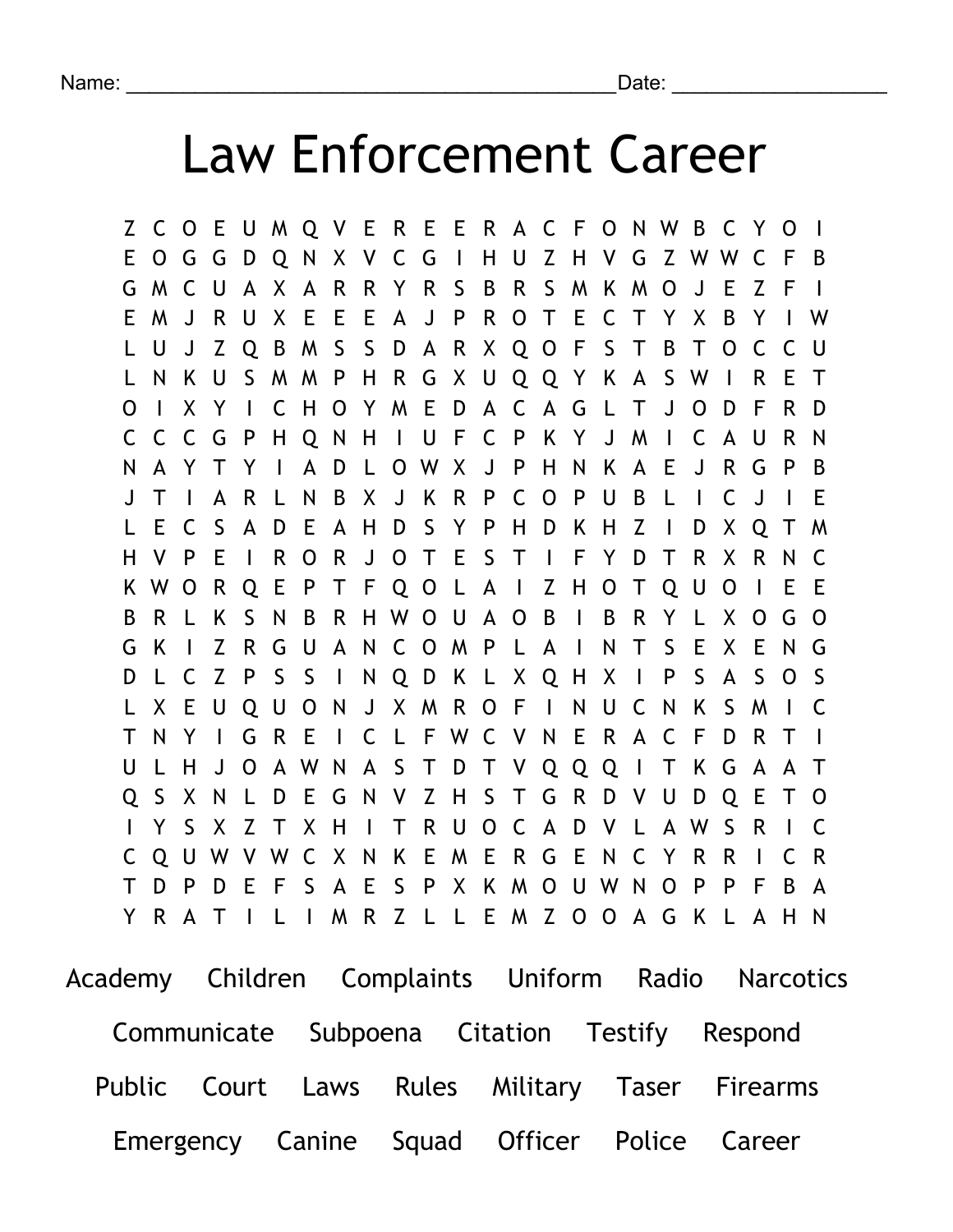College Protect Serve Training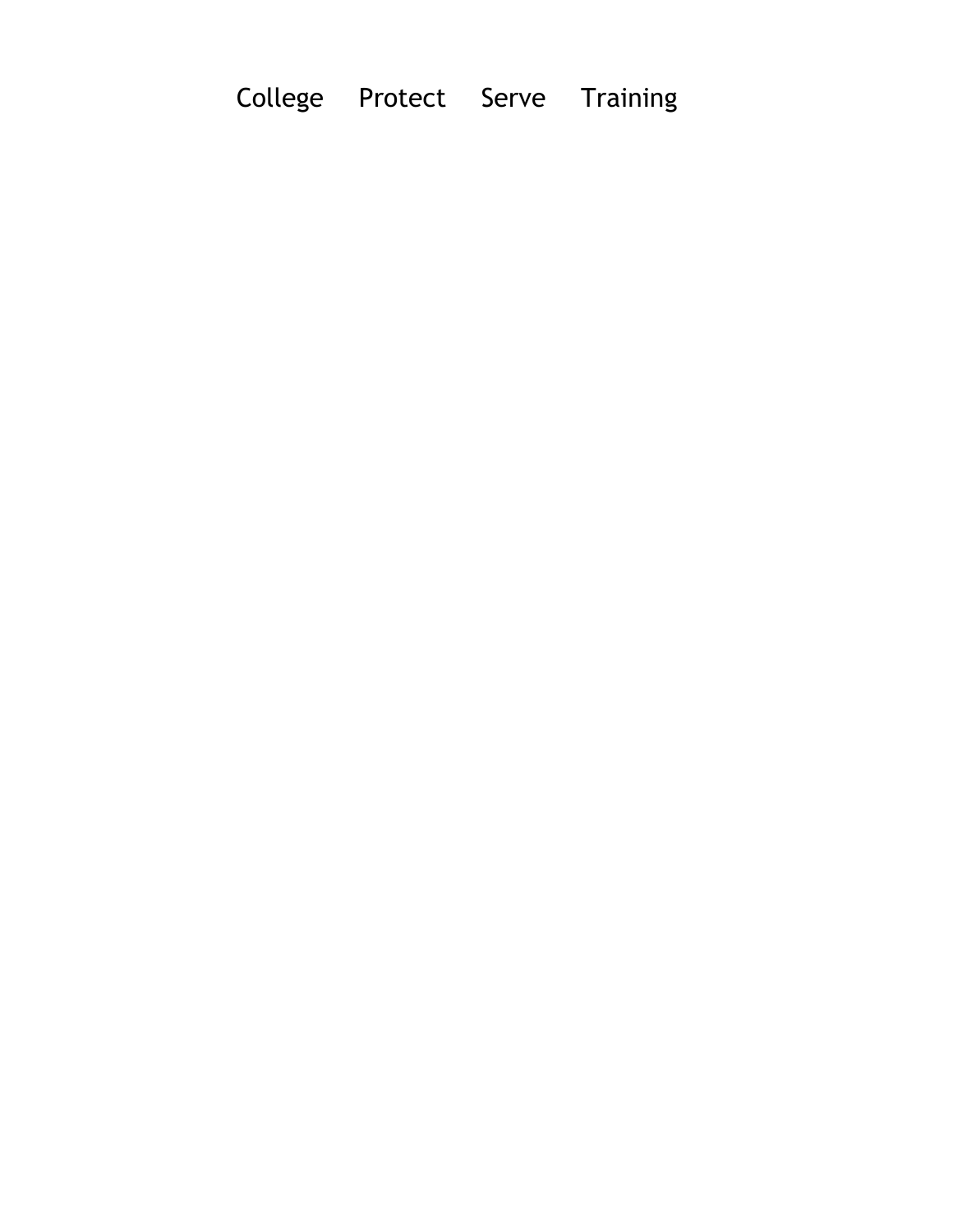

Q D H Q Z I K R D L Y K T Z N K I A C L T P M Q D T R A N X E E I E U E S P R L H J G M F X R V T J H F P F N C T C X S C K A Z X

> badge helpful chief officer handcuffs **police** hat radar not be a state of the radar headquarters sirens

helmet stoplight

Your Name:

Email: (yours or your parents):

Email your completed sheet (or have your parent/guardian help) to: **crimeprevention@mountprospect.org**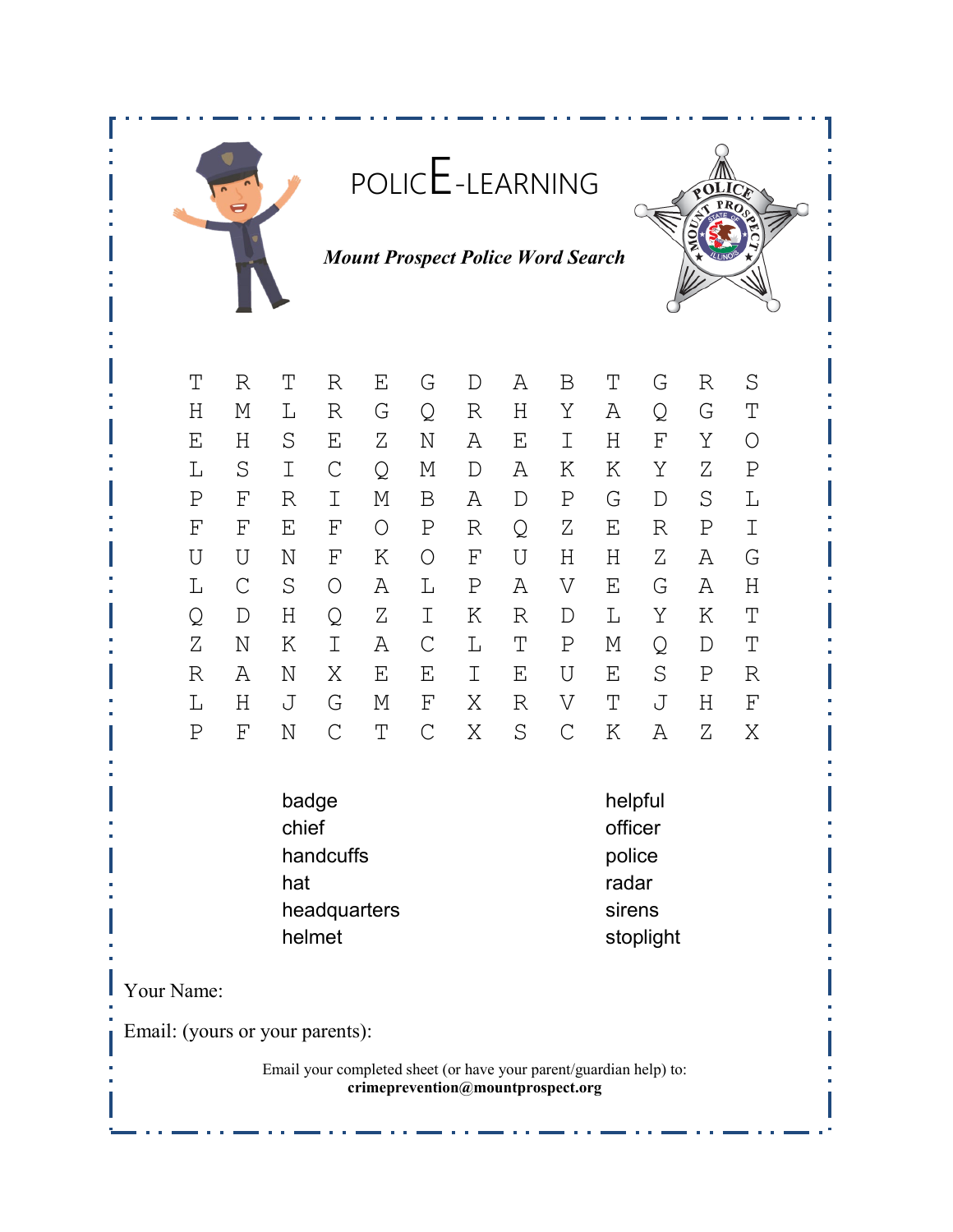## Ethics Word Search

F X O C O N R I C O N F I D E N T I A L I T Y V T A D B S D Q Z N H D D S V X S H L S V Z D M B G U N L T K D E P X R M S J C Y I Q F M O V T N M T O E R Q V L E F A H U A C E R J C L M G D O A O I D P B N E R U D K E M B H H V E A Y L C I I N T U A I J W S D N O C R B X L B L R F Q X T M O A C T M Z Q P F A K H E A F G U C O L N Z A T M T A E B J Z E I T I Z X H C E P K M C O O D E Y L T R T E S C S S C C Z S C A R C I T Y Z N R L U I N G N I T E E M Y L R E T R A U Q D S E I M S O A I K G I U D F O P E N M I N D E D S M A S N N L T Z B V A G O L Z Y M J V E L R F E M F X O U I P U B E E K H B S E U L A V U Y V L O J Q C U S T C M A L R L A C I H T E O S V K P C S O T W T T C F B B D Y H T R O W T S U R T I E D E S A I B T O N I Q E E T T I M M O C P Z C R E U M Q C H V K Q S I E X B M F X L L L U A S H M T S U J S O H E S U X E E K T S E N O H K I U I F M Q L I V W I E L A P L Q G H I L H S B D L K I T P F I I D R C U Z Q I H Z C W A J F S I Q D P Y C O N F L I C T V I E W P O I N T D T T S S T H G I R U Y K A E V Z F N O L F Z U L J L T Q V L E A S T R E S T R I C T I V E D P T B U D W N O I T A N I M R E T E D F L E S M W W P M P

openminded quarterly meeting multi disciples not biased fair accessible perspective education moral ethical self determination consultation scarcity belief autonomy recommendation viewpoint issue committee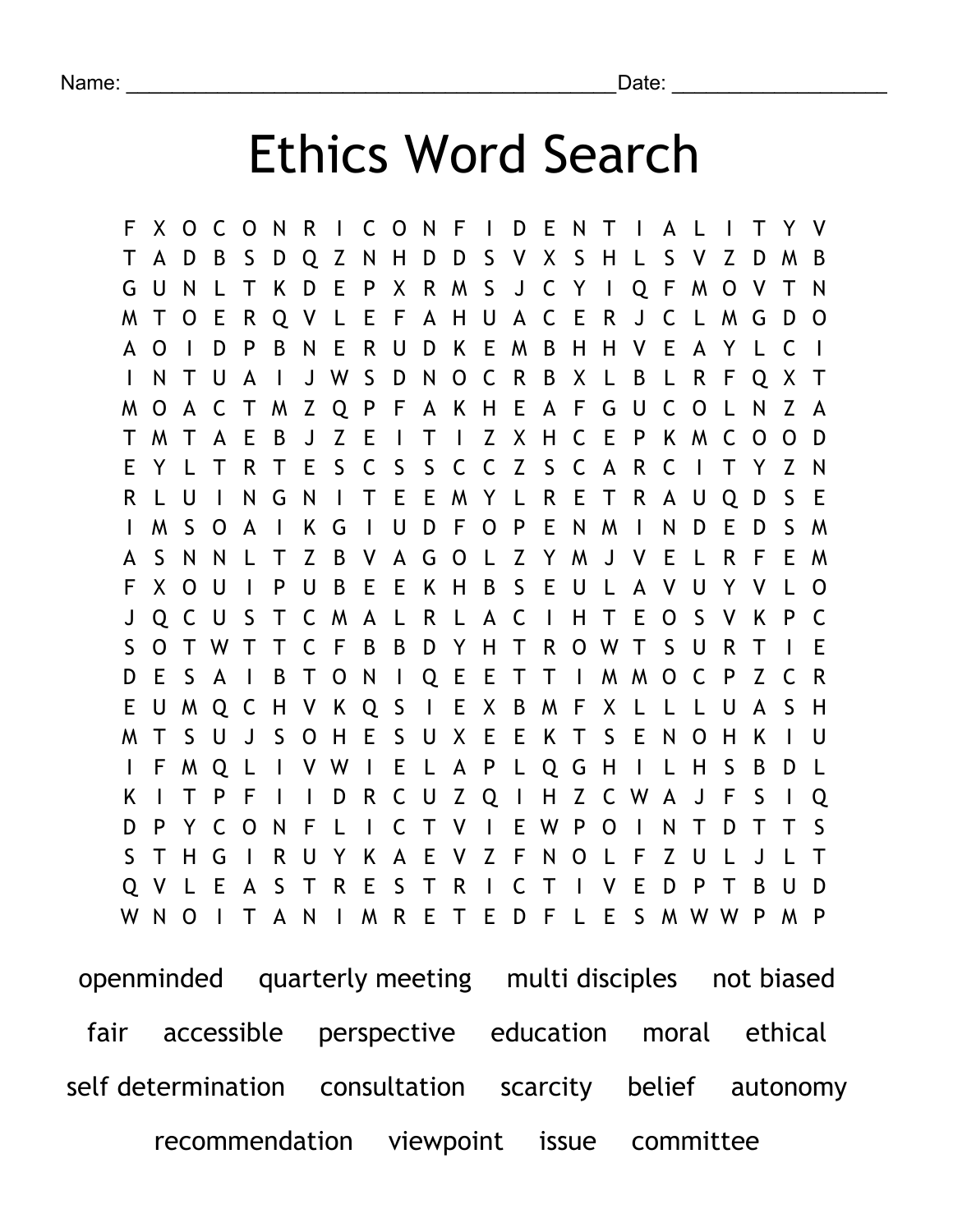confidentiality conflict values standard Paternalistic Least Restrictive diminshed capacity honest rights trustworthy just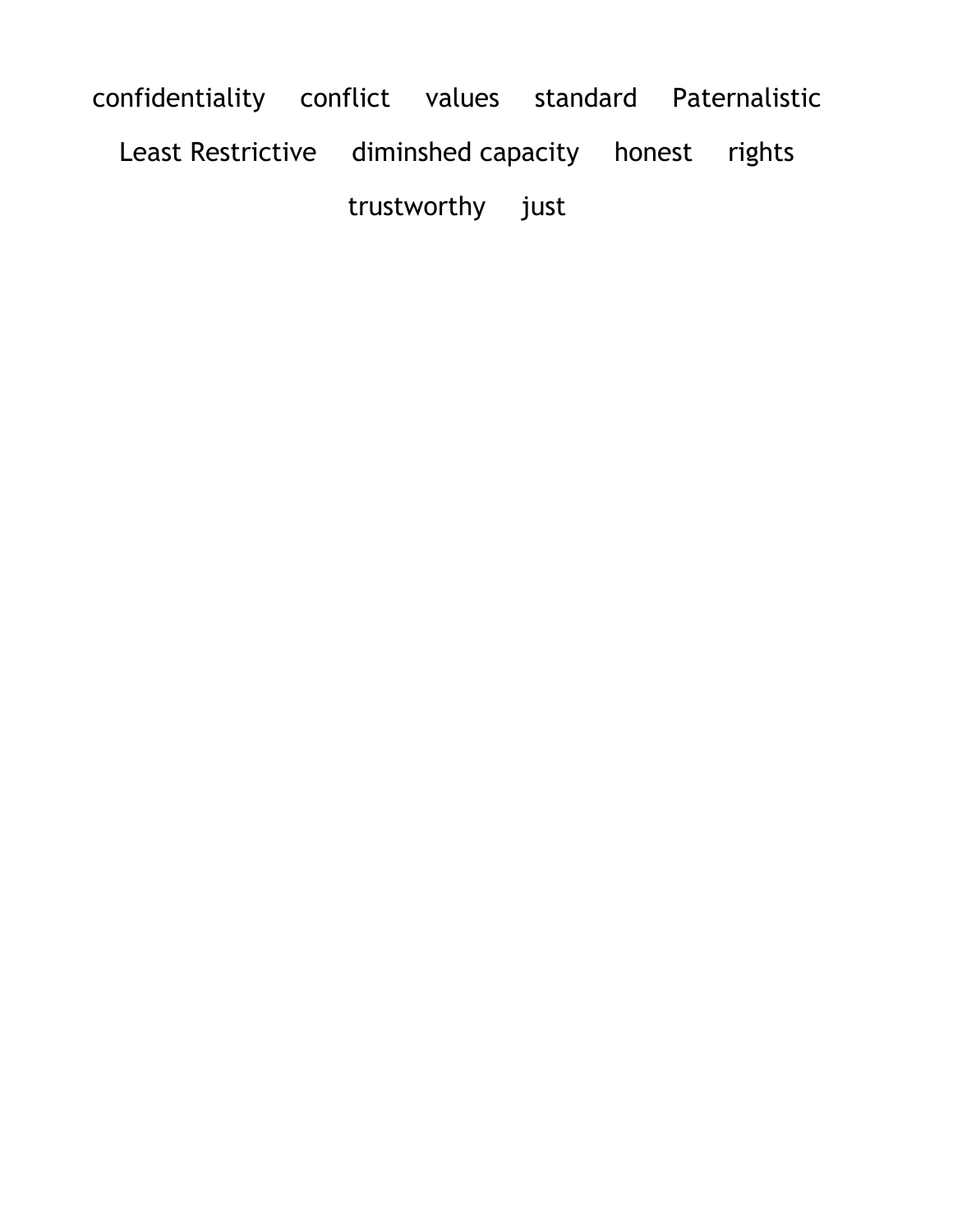## STEAM Careers Word Search

M N O P Y I W T S I G O L O E G U I W T U D A E A S T R O N O M E R G E C I N A H C E M T M G L Y S G T G Z R P S Y C H I A T R I S T G S K C E C M T S I G O L O N H C E T T N Q R E T I R W C T T S I T N E D P J N R O D U B I O L O G I S T C V G T E A C H E R O U E A P W P Y E T O F P R E T S I G O L O E H C R A T G M I A T S L O A I T S I C A M R A H P H F K T F N B S J I O T L C I N V E N T O R F G O R S L A A I A G G I S H I H Y C R T D M E P J A I E I V G R Y K O D I M A C N L O Y S C B F J G N C P O C R D N L R G E N R T R T M M I C R O B I O L O G I S T O A O T P A S E A E S O C L R T R O D Z L H E P H C L A B T I E R X B U O I A E N E O E C E R J T T O L O S N N U E O M R M T I N O D G K A V A A S R L T I I I C Q O O E G M E L G M L C G S E P Y O U A M H G K T T H A I E O N U I T E H P S D L E R N E C N N A T C R Z G O M E O S K W X R A A T G I H A E R A K C G I T V N R G H E R E U B N E I S C M E M O I Z S N A I T I T E I D X N Y A M S T A P H G M S T T S I L A R U T A N R E D O C T T O X P H Y S I C I S T C D K N A I C I S Y H P B I N S P E C T O R T E C H N I C I A N V P K K T A N I M A T O R E C O L O G I S T W B E D K I A

analyst animator archeologist architect astronomer biologist botanist cardiologist chemist chiropractor coder criminologist curator dentist designer developer dietitian drafter ecologist electrician engineer